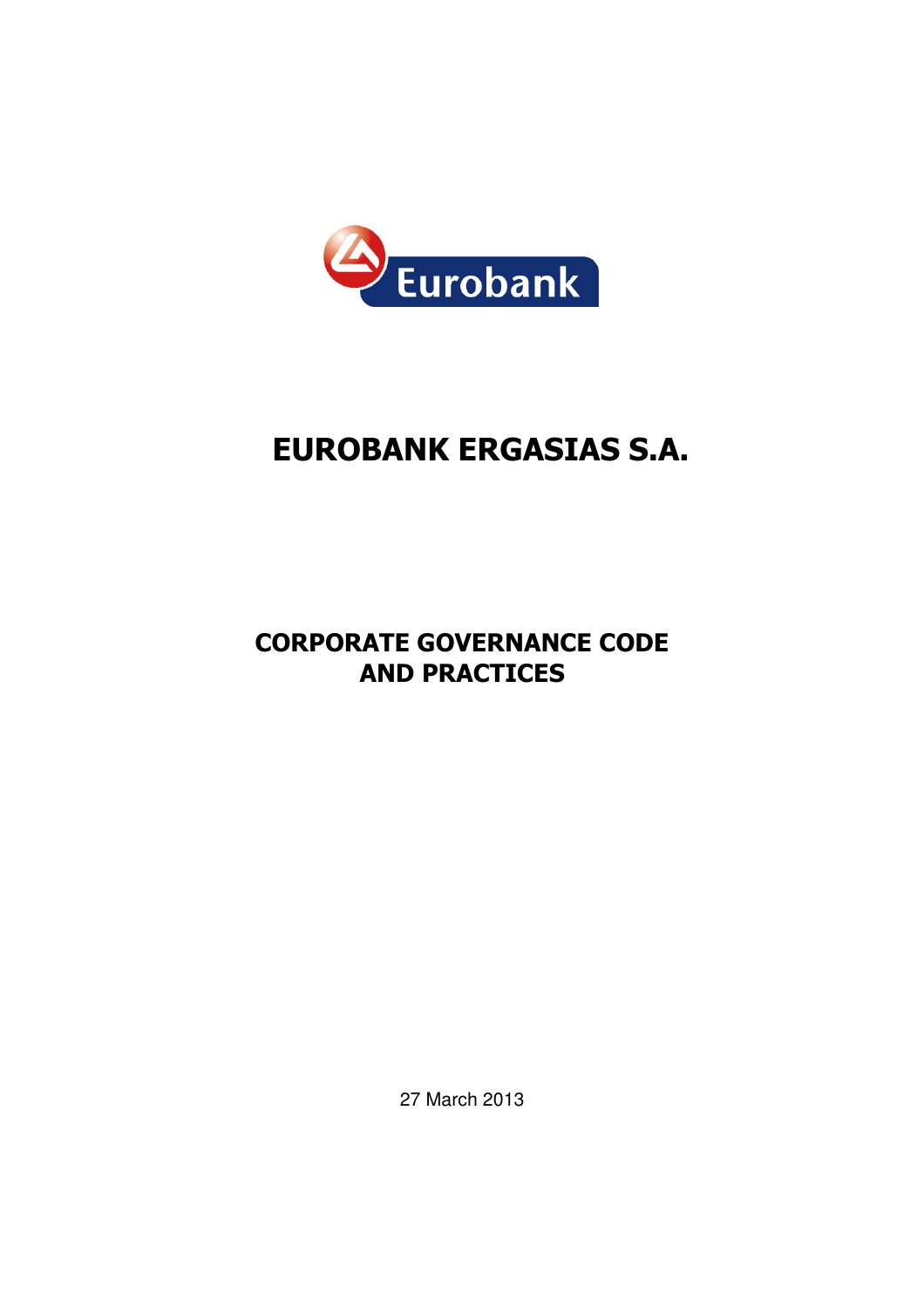

# **TABLE OF CONTENTS**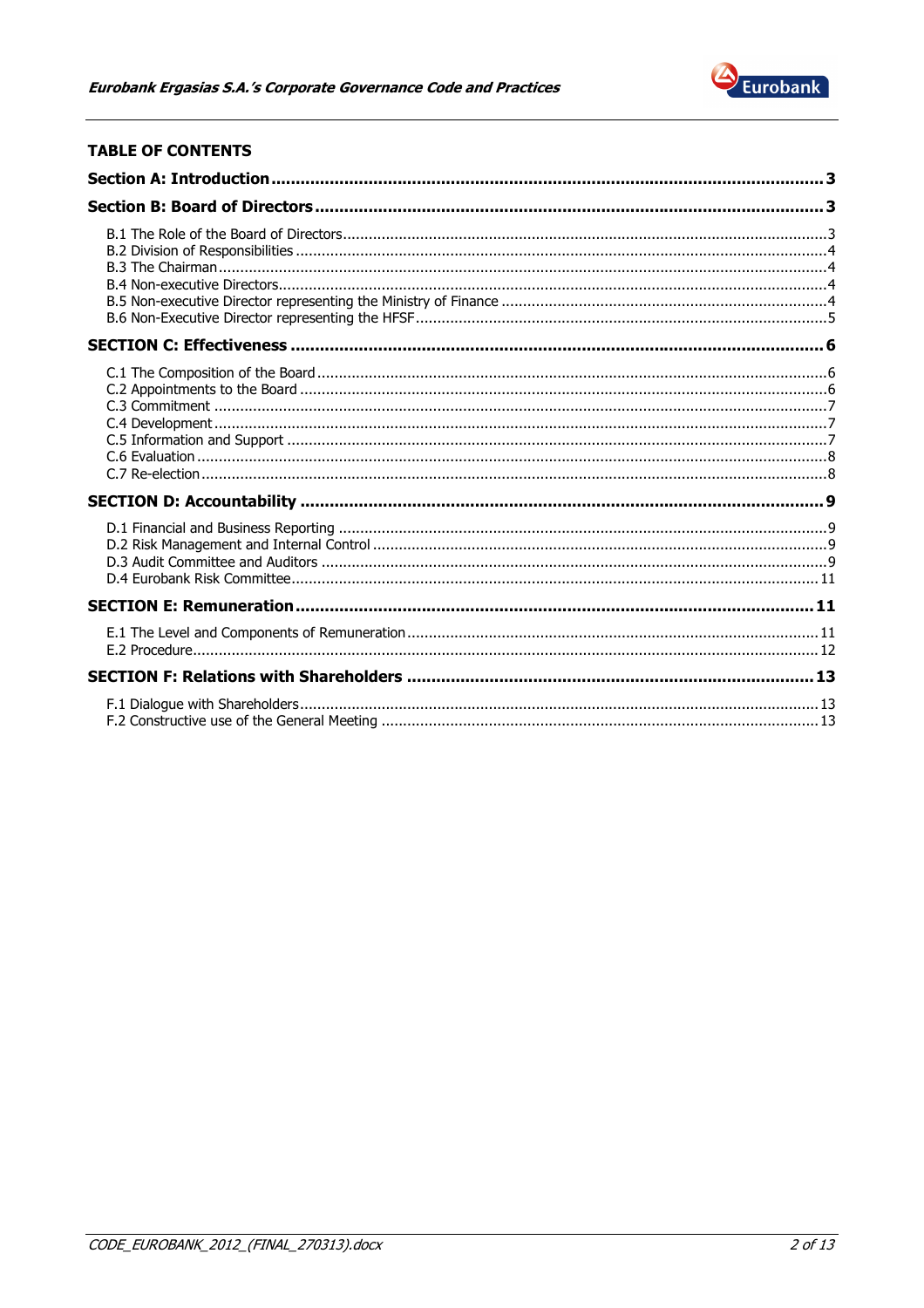

# Section A: Introduction

The Corporate Governance Code and Practices (the Code) describe the main corporate governance principles and practices adopted by Eurobank Ergasias SA (the Bank) and its subsidiaries (collectively Eurobank or the Group). The Code is in compliance with the local legislation and is based on the international best practices on corporate governance focusing on the sustainable success of Eurobank over the longer term.

The Code is approved by the Board of Directors. The responsibility for ensuring the Code is up-to-date rests with the Group Corporate Governance. The Board, following clearance by the Audit Committee, will review and approve the contents of the Code once a year.

# Section B: Board of Directors

# B.1 The Role of the Board of Directors

#### Main Principles

The Bank is headed by a Board which is collectively responsible for the long-term success of the Bank. The Board exercises its responsibilities effectively and in accordance with international best practices.

The Board of Directors' (Board) role is to provide entrepreneurial leadership of the Group within a framework of prudent and effective controls which enables risk to be assessed and managed. The Board sets the Group's strategic aims, ensures that the necessary financial and human resources are in place for the Group to meet its objectives and review management performance. The Board sets the Group's values and standards and ensures that its obligations to its shareholders and others are understood and met. All Directors must act in what they consider to be the best interests of the Group, consistent with their statutory duties.

#### Practices

B.1.1 The current Board consists of sixteen directors. In addition, one government representative and one representative of the Hellenic Financial Stability Fund ("HFSF") have been appointed as additional Non-Executive Directors in accordance with relevant legal requirements. Executive Directors have responsibility for the day-to-day management and control of Eurobank. Non-Executive Directors are responsible for the overall promotion and safeguarding of Eurobank's interests.

The principal duties and responsibilities of the Board are to:

- review, guide and approve the strategy of Eurobank, major plans of action, risk policy, annual budgets and business plans; set performance objectives; monitor performance; oversee and approve major capital expenditures, acquisitions and divestitures
- monitor the effectiveness of Eurobank's governance practices, making changes as needed
- select, compensate, monitor and, when necessary, replace key executives and oversee succession planning
- align key executive and board remuneration with the longer term interests of Eurobank and its shareholders
- ensure a formal and transparent board nomination and election process
- monitor and manage potential conflicts of interest of management, board members and shareholders, including misuse of corporate assets and abuse in related party transactions
- ensure the integrity of Eurobank's accounting and financial reporting systems, including the independent audit, and that appropriate systems of control are in place, in particular, systems for risk management, financial and operational control, and compliance with the law and relevant standards
- oversee the process of disclosure and communications.

The Board meets regularly every quarter and on an ad hoc basis given at least two working days' notice. Submissions to the Board are circulated together with the agenda. Board Meetings minutes are kept by the Secretary of the Board, are approved at subsequent board meetings and signed by all directors present.

B.1.2 The Board delegates some of its responsibilities to the Risk, Audit, Supervisory Remuneration, Remuneration and Nomination Committees, assesses their performance, and approves their mandate and composition. The structure of the Board and Board Committees' membership is fully described in Eurobank's Annual and Directors' Reports under www.eurobank.gr which also sets out the number of meetings of the board and its committees and overall attendance by Directors.

B.1.3 Eurobank has arranged appropriate insurance cover in respect of legal action against its Directors.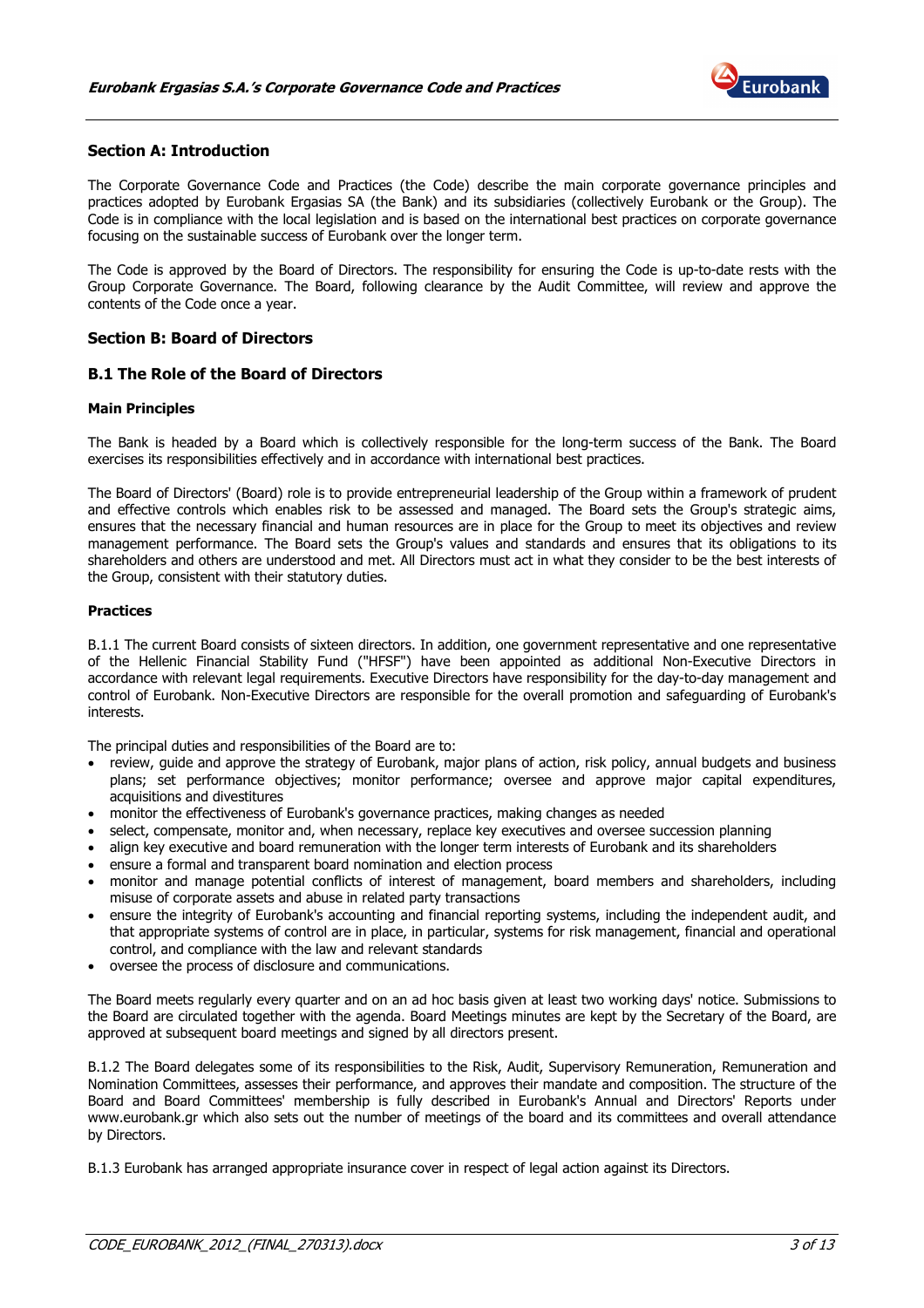

# B.2 Division of Responsibilities

#### Main Principle

There is a clear division of responsibilities at the head of Eurobank between the proper operation of the Board and the day-to-day management and control of Eurobank business. No one individual has unfettered powers of decision.

#### **Practice**

B.2.1 The roles of chairman and chief executive officer are not exercised by the same person. The division of responsibilities between the chairman and chief executive officer are clearly established and set out in Eurobank's Internal Control Manual which is approved by the Audit Committee.

# B.3 The Chairman

# Main Principle

The Chairman is responsible for leadership of the board and ensuring its effectiveness on all aspects of its role. He oversees the proper operation of the Board, is a member of the Board's Audit, Risk, Supervisory Remuneration and Nomination Committees and attends Management Committees at his discretion. He is co-responsible (together with the CEO) for Eurobank towards Bank of Greece.

The Chairman is responsible for setting the Board's agenda and ensuring that adequate time is available for discussion of all agenda items, in particular strategic issues. He promotes a culture of openness and debate by facilitating the effective contribution of non-executive directors in particular and ensuring constructive relations between executive and nonexecutive directors. In addition, he ensures that the Directors receive accurate, timely and clear information. The Chairman is also responsible for continuous and clear communication with the representatives of the Ministry of Finance and the HFSF. Finally, the Chairman is available should private shareholders raise any issues.

#### B.4 Non-executive Directors

#### Main Principle

Non-Executive Directors are responsible for the overall promotion and safeguarding of Eurobank's interests. The main duties of the non-executive directors performed either within the Board or through Board committees, are to:

- constructively challenge and contribute to the development of strategy
- monitor the reporting of performance
- scrutinise the performance of management in meeting agreed goals and objectives
- ensure that financial information is accurate and that financial controls and systems of risk management are robust and defensible
- determine the appropriate level of remuneration of executive directors
- have a prime role in appointing and, where necessary, removing executive directors and in succession planning
- support executives in their leadership of the business while monitoring their conduct.

#### Practices

B.4.1 Where they considered it necessary, the Independent Non-Executive Directors should submit, to the ordinary or extraordinary Shareholders' General Meetings of Eurobank, their own reports on a specific subject, either individually or together.

#### B.5 Non-executive Director representing the Ministry of Finance

#### Main Principle

Eurobank participates in the Greek Government's program to support liquidity in the Greek economy under Law 3723/2008, as amended. This has entitled the Government to appoint its representative to the Board of Directors, veto strategic decisions and decisions which alter substantially the legal or financial position of the Bank and require the General Meeting's approval, veto dividend distributions and restrict management remuneration.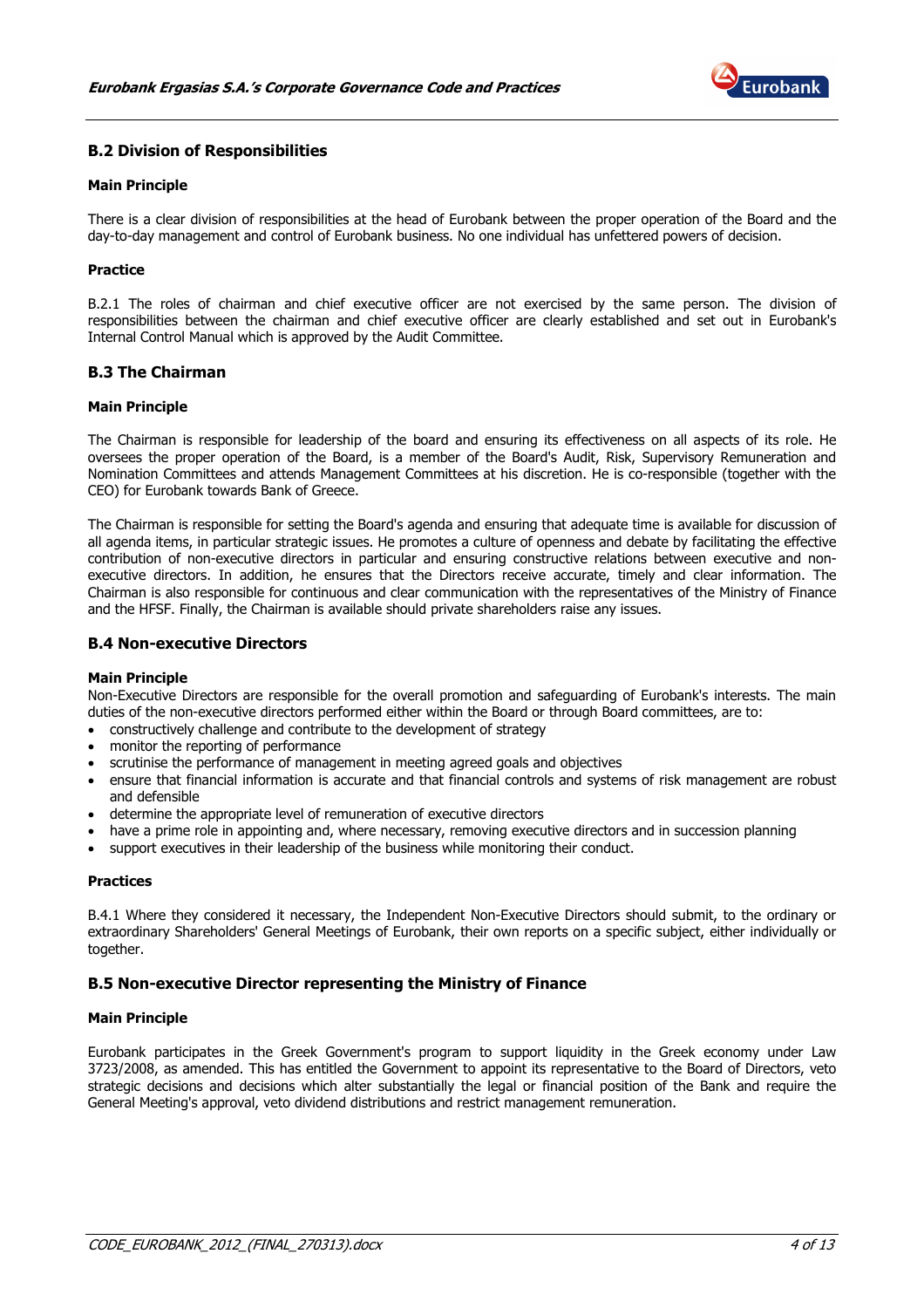

# B.6 Non-Executive Director representing the HFSF

#### Main Principle

In the context of the recapitalization of the Bank under Law 3864/2010 (Recapitalization), following the advance payment by HFSF to Eurobank in EFSF notes (Advance), the Hellenic Financial Stability Fund (HFSF) has the right to appoint up to 2 representatives to the Board. However, when ordinary shares or contingent convertible bonds (CoCos) are actually subscribed to by HFSF, HFSF has the right to appoint only one representative. In this respect and as already stated above under B.1.1, HFSF has already appointed one representative to the Board (Representative) as a nonexecutive member whose rights derive from Law 3864/2010 and the trilateral presubscription agreement for the Advance signed between the Bank, the HFSF and the European Financial Stability Fund (EFSF).

The HFSF's or its Representative's (REP) rights vary, depending on the implementation stages of the Recapitalization. In particular:

a. During the whole period of the Recapitalisation programme:

HFSF has the right to:

- request all information and data concerning the Bank Group as HFSF deems appropriate in order to safeguard its property rights and to fulfil its contractual and statutory obligations
- carry out ad hoc audit with the participation of experts and/or external auditors appointed by HFSF, in order to fulfil its contractual and statutory obligations
- approve the Chief Financial Officer of Eurobank

REP has the right to:

- participate in the Board committee which will monitor the implementation of the Bank's restructuring plan
- require that items are included on the Board's or the Board Committees agenda
- forward to HFSF agendas, the supporting material and the minutes of the Board relating to decisions on transactions having a material impact
- have, as well as HFSF's agents and their professional advisors, reasonable access to Eurobank, its subsidiaries and affiliates and their respective directors, officers, employees and internal and external accountants, auditors and counsel
- request the convocation of the Shareholders' General Meeting within shortened deadlines
- request the convocation of the Board
- request the postponement of a Board meeting for up to 3 business days so as to receive HFSF's directions
- veto any resolution of the Board related to dividend distributions, remuneration policy of Board members, general and deputy general managers
- veto any resolution of the Board which may jeopardise depositors' interests or seriously impact liquidity, solvability and prudent and concise operation of Eurobank.
- b. From the Advance until the completion of the capital increase:

HFSF has the right to:

- carry out, as well as its advisors, a due diligence investigation
- provide its consent, in writing, prior to any Bank's declaration, communication or announcement relating to the Offer and to any Bank's reference to the Pre-Subscription Agreement
- provide its consent prior to the appointment of the statutory auditors by the Bank
- to appoint member/s of the Audit, Risk, Supervisory Remuneration / Remuneration and Nomination Committees of the Bank.

The REP has the right to recommend to the Board all necessary measures for the safeguarding of HFSF's rights and to oversee the measures' adoption.

c. From the capital increase until the completion of the Recapitalization programme HFSF has the right to restricted voting rights if private investors contribute 10% of the capital raising at the rights issue which are strictly limited to decisions related to amendments of the Articles of Association including transfer of assets or to issues which require increased quorum according to Law 2190/1920 on the condition that the Bank adheres to its restructuring plan and as long as CoCos are not mandatorily converted to ordinary shares.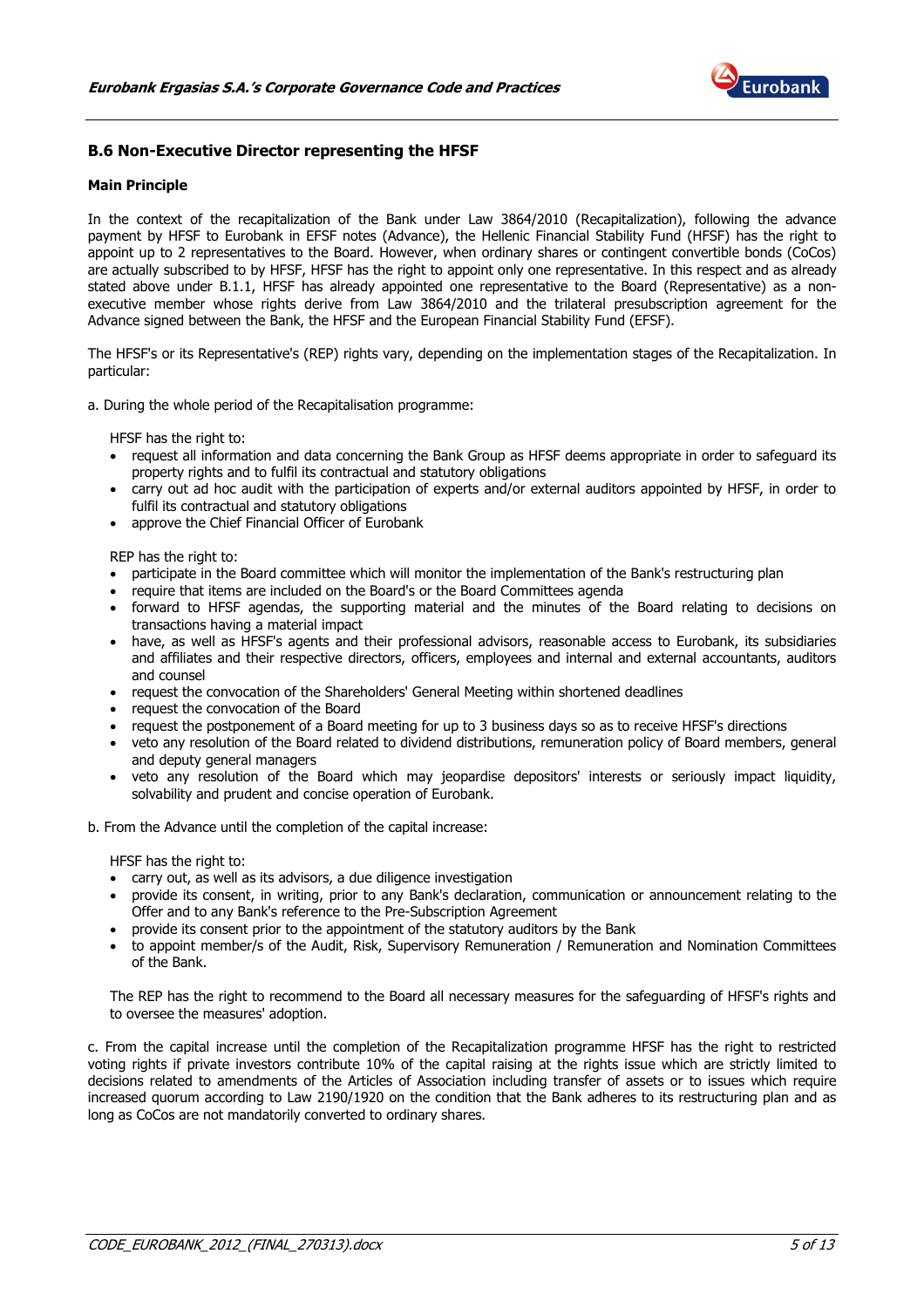

# SECTION C: Effectiveness

# C.1 The Composition of the Board

#### Main Principles

The Eurobank Board and its Committees have the appropriate balance of skills, experience, independence and knowledge to enable them to discharge their respective duties and responsibilities effectively.

The Board has a sufficient size ensuring that the requirements of the business can be met; changes to the Board's composition and its Committees can be managed without undue disruption. Decisions are taken following discussions which exhaust the issues to the satisfaction of all Directors present.

No one other than the Committee Chairman and members is entitled to be present at a meeting of the Risk, Nomination, Audit, Supervisory Remuneration or Remuneration Committee, but others may attend at the invitation of the Committee.

As of 15 February 2013, the Monitoring Trustee appointed by the European Commission (DG Competition) may attend any meeting.

#### Practices

C.1.1 The General Meeting appoints the Board members, and determines their term of office.

C.1.2. Eurobank identifies in the annual report each Independent Non-Executive Director. Eurobank's current Board includes six Independent Non-Executive Directors, of which two will be ratified as independent at the next General Meeting. The Nomination Committee and/or the full Board considers which members qualify under local regulations and international governance standards as independent non-executive directors and recommends to the Board their appointment.

The Nomination Committee is also responsible to review regularly the independence of non-executive directors and make recommendations to the Board with regard to any changes.

The Nomination Committee considers the following circumstances as evidence that a Director is not Independent:

- holds more than 0.5% of Eurobank's shares
- has a material business relationship with the Group, particularly if he is an important supplier or client of the Bank
- has been an employee of the Group within the last five years
- has close family ties with any of the Bank's advisers, Directors or senior employees
- represents a significant shareholder
- has served on the Board for more than nine years from the date of their first election

C.1.3. Of the sixteen directors elected to the Board, five are Executive, five are Non-Executive and six are Independent Non-Executive, of which two will be ratified as independent at the next General Meeting.

#### C.2 Appointments to the Board

#### Main Principle

Eurobank has a formal, rigorous and transparent procedure for the appointment of new Directors to the Board that is carried out by the Nomination Committee. The current Nomination Committee consists of 3 non-executive Board members, two of whom are independent. In addition, one representative of the HFSF has been appointed as member of the Nomination Committee in accordance with relevant contractual requirements.

The Nomination Committee identifies and recommends, for the approval of the Board, candidates to fill Board vacancies and satisfies itself that plans are in place properly considering issues related to the succession planning of senior management.

#### Practices

C.2.1 The Nomination Committee has the responsibility to consider matters related to the Board's adequacy, efficiency and effectiveness and to the appointment of key management personnel.

The Nomination Committee leads the process for Board appointments and makes recommendations to the Board. The Nomination Committee is chaired by the Chairman of the Board and has two independent non-executive directors as members. Its composition is appointed and approved annually by the Board. In addition, one representative of the HFSF has been appointed as member of the Nomination Committee in accordance with relevant contractual requirements.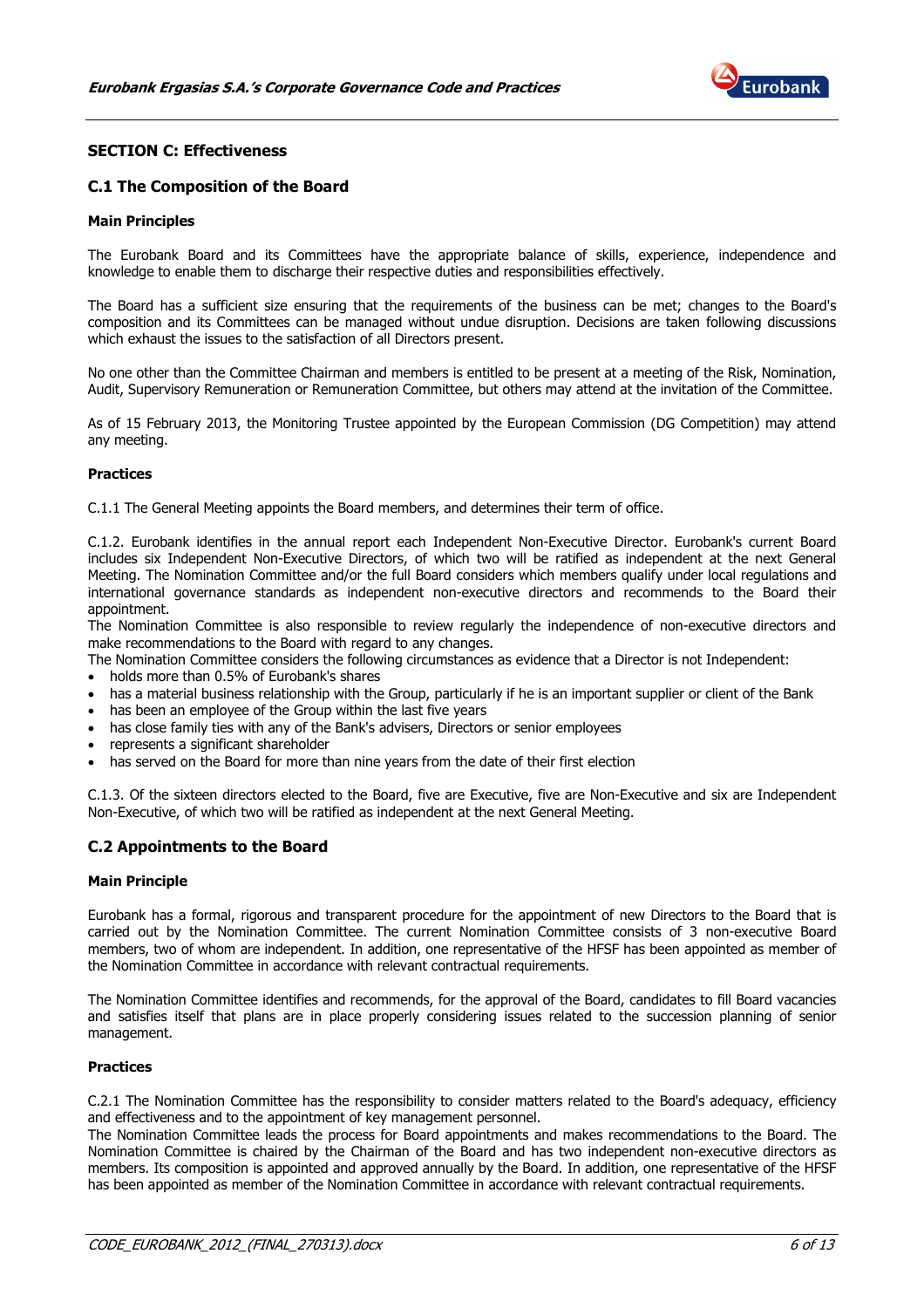

At least once every two years the Committee reviews its own performance and terms of reference. Any changes considered necessary are submitted to the Board for approval.

C.2.2 The Nomination Committee evaluates the balance of skills, experience, independence of Non-Executive members, time available for carrying out their duties and knowledge on the Board and, in the light of this evaluation, prepares a description of the role and capabilities required for a particular appointment.

C.2.3 The Nomination Committee recommends to the Board, for it to put to the shareholders for their approval in General Meeting, the members to be designated as non-executive Directors for a specified term.

C.2.4 Eurobank's Directors Report, in its Corporate Governance Statement, describes Nomination Committee's work during the previous year, under par. 3.5.

#### C.3 Commitment

#### Main Principle

All Eurobank Directors allocate sufficient time to undertake the role to which they have been appointed.

#### Practices

C.3.1 The Nomination Committee identifies positions and responsibilities and recommends to the Board the appropriate Board structure for it to put to the shareholders for their approval in General Meeting.

C.3.2 The Chairman has no significant commitments which are not relevant to the Bank's business.

C.3.3 When the Nomination Committee recommends candidates to fill Board vacancies it ensures that they have sufficient time to meet what is expected of them.

Annually, the Nomination Committee, considers the Directors' other significant commitments and directorships outside Eurobank and escalates to the Board any significant issues.

C.3.4 Non-Executive Directors are committed to devoting significant time to the Board

C.3.5 It is forbidden to Directors to pursue personal interests if these are in conflict with the Group's interests. All Directors have a duty to formally inform the other members of the Board, of any personal interests they may derive or any conflict of interest that may occur, in carrying out their duties as Directors.

C.3.6 No Executive Director has taken on more than one non-executive directorship in a significant company outside the Group.

#### C.4 Development

#### Main Principle

All Eurobank Directors receive a formal induction on joining the Board and regularly update and refresh their skills and knowledge.

#### Practice

C.4.1 All Directors on appointment receive a full and formal update on Eurobank business and strategy along with information about their obligations under the local regulations and the Board's procedures. The Chairman attends Management Committees at his discretion and ensures that Directors receive necessary updates on the Bank's activities on an on-going basis.

#### C.5 Information and Support

#### Main Principle

The Board is supplied in a timely manner with information in a form and of a quality appropriate to enable it to discharge its duties.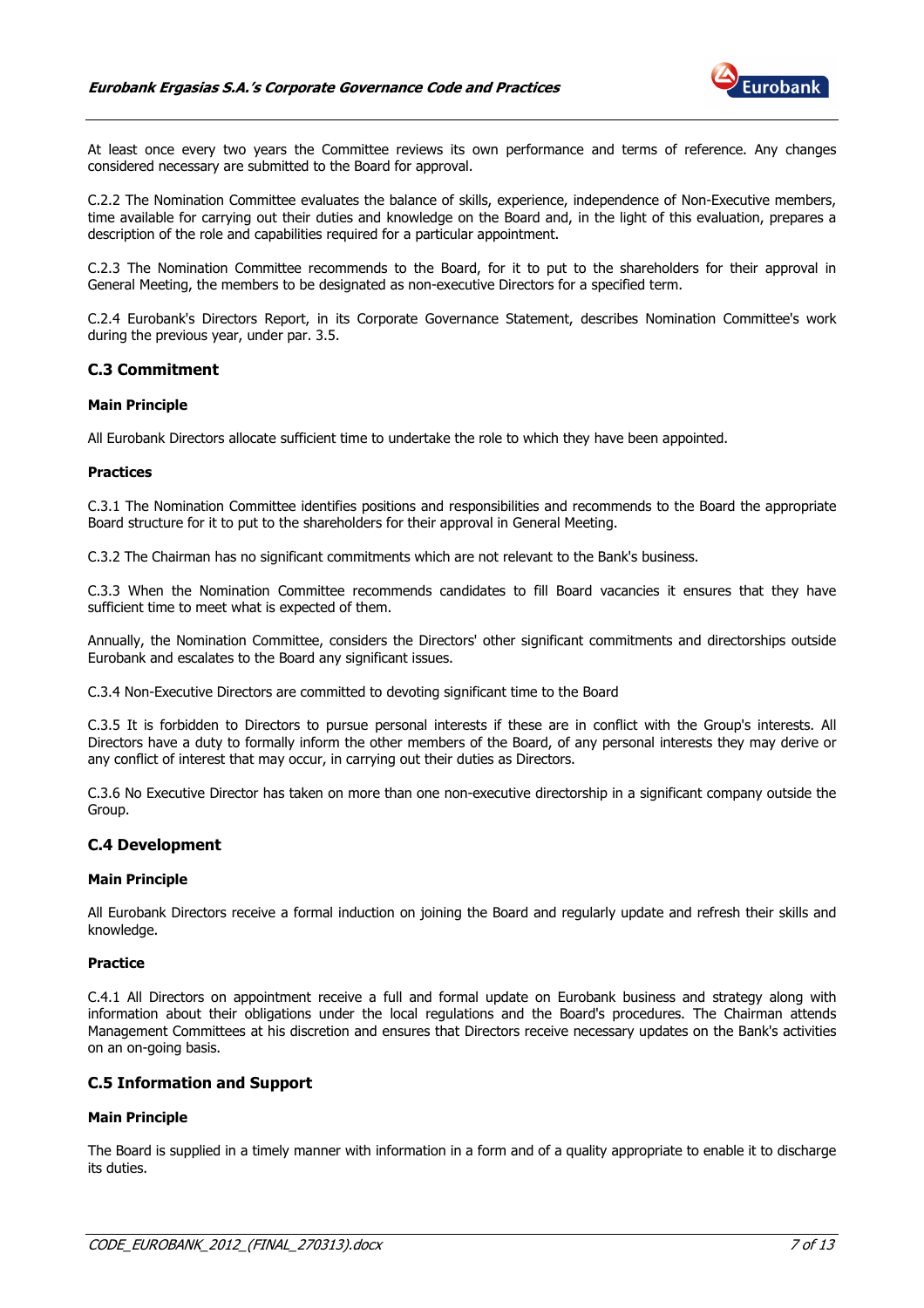

Under the direction of the Chairman, the Board's Secretary's responsibilities include ensuring good information flows within the Board and its Committees and between senior management and non-executive directors, as well as facilitating induction and assisting with professional development as required.

#### Practices

C.5.1 The Chairman, through the Secretary to the Board or the Office of the Chief Executive Officer, ensures that the Directors receive accurate, timely and clear information. Management has an obligation to provide such information and Directors seek clarifications or amplification where necessary.

C.5.2 The Secretary of the Board and Group Corporate Governance advise the Board on all governance matters.

C.5.3 The Board ensures that Directors, especially Non-Executive, have access to independent professional advice at the Group's expense where they judge it necessary to discharge their responsibilities as Directors. Committees are provided with sufficient resources to undertake their duties and are empowered to seek independent, professional advice whenever required.

C.5.4 All Eurobank Directors have access to the advice and services of the Company Secretary, who is responsible to the Board for ensuring that Board procedures are complied with. Both the appointment and removal of the Board Secretary are matters for the Board as a whole.

# C.6 Evaluation

#### Main Principle

The Nomination Committee undertakes a formal evaluation of the Board's performance once every two years.

#### Practices

C.6.1 The Nomination Committee undertakes, once every two years, a performance evaluation of the Board, assessing the skills, knowledge and experience of individual directors as well as effective contribution and commitment to the role, and report on this to the Board. The Board acts on the results of the evaluation by recognising the strengths and addressing the weaknesses. Additionally, the Board takes note of the self-evaluation reports of the Board Committees.

C.6.2 The Nomination Committee considers the objective criteria and characteristics that new members of the Board should have in order to increase the Board's effectiveness and enhance its stature in Greece.

# C.7 Re-election

#### Main Principle

The Eurobank Annual General Meeting appoints the whole Board at the same AGM and its term expires on the date of the AGM three years later.

#### Practice

C.7.1 The Nomination Committee recommends to the Board the reappointment of Directors at the conclusion of term of office and the appointment of any Board vacancies and the Board puts to the General Meeting for election for a specified term. Biographical details and any other relevant information are provided on the Bank's website to enable shareholders to take an informed decision on their election.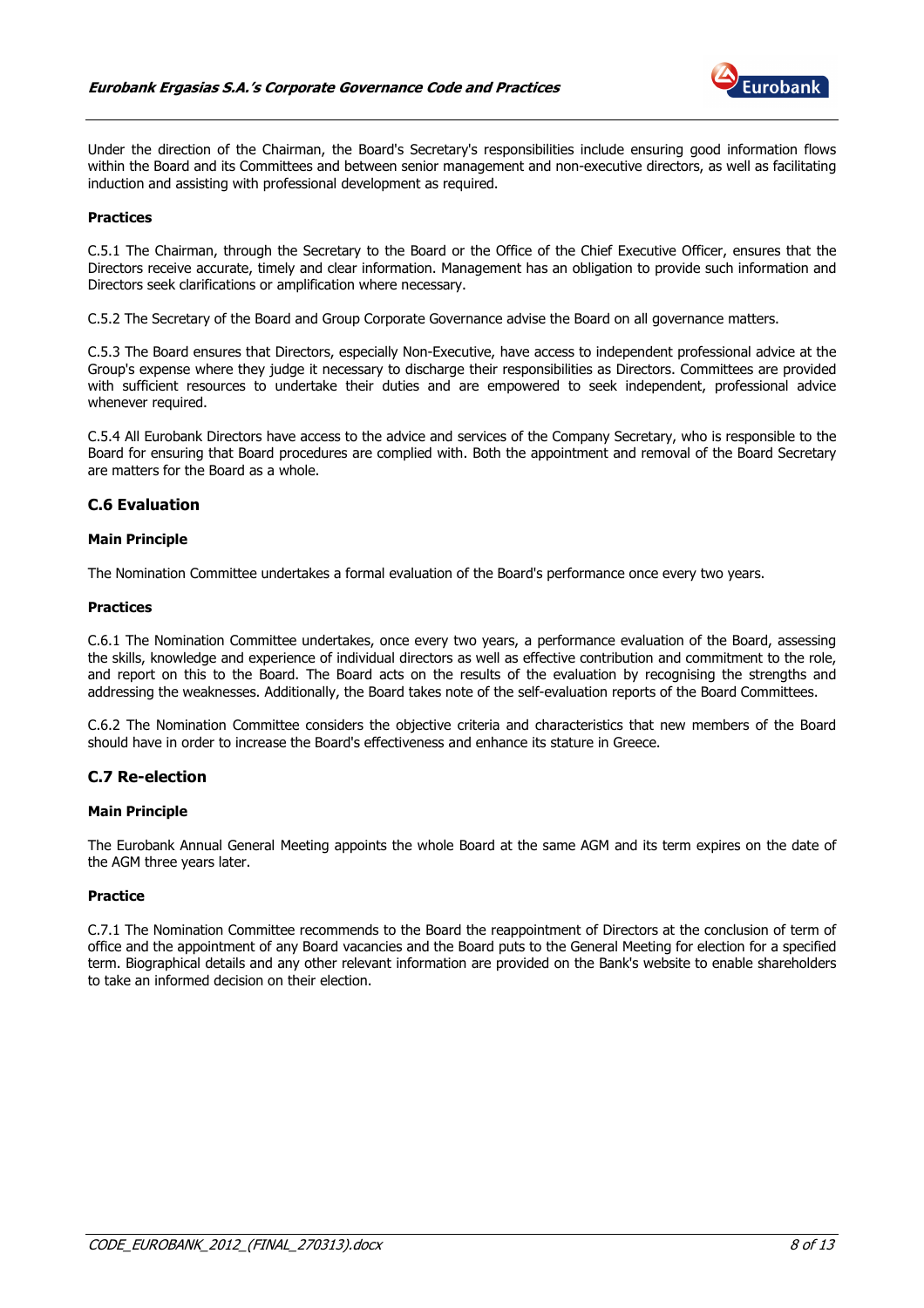

# SECTION D: Accountability

# D.1 Financial and Business Reporting

#### Main Principle

The Directors present a fair, balanced, detailed and understandable assessment of Eurobank's position and prospects.

The Board's responsibility to present a fair, balanced and understandable assessment extends to interim and other pricesensitive public reports and reports to regulators as well as to information required to be presented by statutory requirements.

The Board establishes arrangements that enable it to ensure that the information presented is fair, balanced and understandable.

#### Practices

D.1.1 The Directors provide a statement regarding the compliance of annual and semi-annual financial statements with applicable accounting standards and the fair presentation of financial position and results of Eurobank. In addition, the annual report of the Directors includes a fair review of the development, the performance and the position of the Bank and the Group, together with a description of the principal risks and uncertainties they face.Furthermore, the auditors provide a statement regarding their reporting responsibilities on the financial statements.

D.1.2 The Executive Directors of the Group provide all stakeholders on a quarterly basis a presentation of financial results and an analysis of performance highlights. The Board provides, through its annual and semi-annual reports, financial results review, business outlook and risks, going concern considerations, as well as any other relevant information to stakeholders required by applicable laws and corporate governance standards.

# D.2 Risk Management and Internal Control

#### Main Principle

The Board approves strategic risk management decisions (e.g. risk appetite, balance sheet profile and risk management structure) and monitors the quantitative and qualitative aspects of all market, credit, liquidity and operational risks.

The Board determines annually the nature and extent of the significant risks it considers appropriate for the Bank to take in achieving its strategic objectives and determines the capital required to support the risk profile of its balance sheet and its business operations going forward. It has also established a system of internal controls that is based on international best practice and is designed to provide reasonable assurance regarding the achievement of objectives in the following categories:

- efficient and effective operations
- reliability and completeness of financial and management information
- compliance with applicable laws and regulations

#### Practice

D.2.1 The Eurobank Board has delegated its Risk Management and Internal Control responsibilities to the Risk and Audit Committees who report to the Board on a regular basis. Following clearance by the Board Committees, the Board ratifies for submission to the Bank of Greece

- a) Audit Committee's annual report on the evaluation of Internal Audit's annual assessment of the systems of internal controls
- b) Internal Audit's annual assessment of the systems of internal control and
- c) Risk Committee's Risk Management Annual Report

and is informed on Compliance's annual assessment of regulatory compliance policies.

# D.3 Audit Committee and Auditors

#### Main Principle

The primary function of the Audit Committee is to assist the Board of Directors in discharging its oversight responsibilities primarily relating to: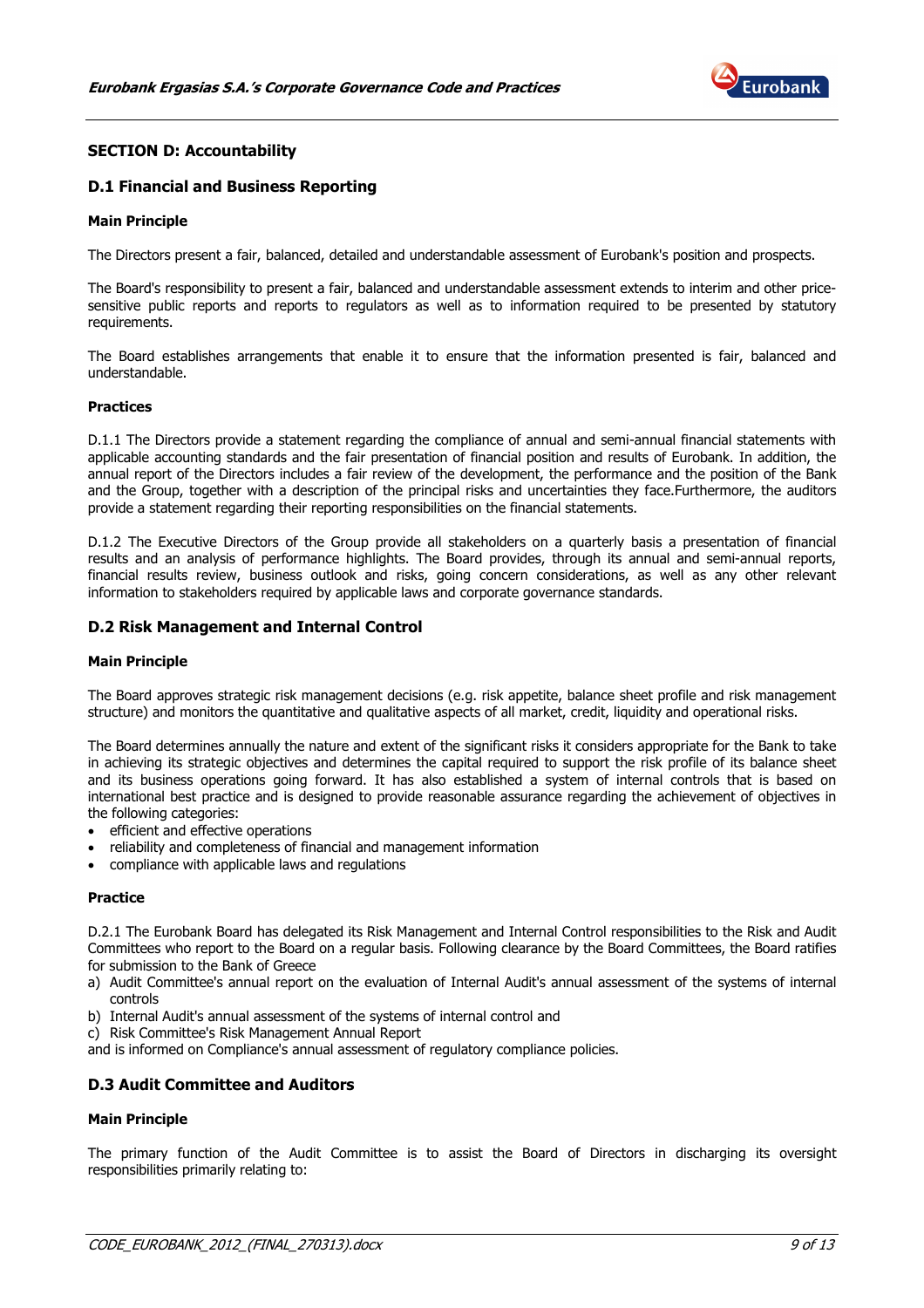

- The review of the adequacy of the Internal Control and Risk Management systems and the compliance with rules and regulations monitoring process.
- The review of the financial reporting process and satisfaction as to the integrity of the Bank's Financial Statements.
- The External Auditors' selection, performance and independence.
- The effectiveness and performance of the Internal Audit function and of the Compliance function.

#### Practices

D.3.1 The General Meeting upon proposal by the Board appoints the Audit Committee members, for a term of 3 years. The Audit Committee consists of at least three non-executive Directors. The current Audit Committee consists of four non-executive Directors, two of whom are independent. The Chairman of the Audit Committee, an Independent Non-Executive Director and one other member, a Non-Executive Director, have extensive knowledge and experience in accounting and auditing issues. The Audit Committee as a whole is IT, financially and legally literate and possesses the necessary skills and experience to carry out its duties.

D.3.2 The main role and responsibilities of the Audit Committee as set out in its written terms of reference which provide details on the purpose, organisation, authority, duties and responsibilities and relationship with external auditors, are:

- to monitor the integrity of the financial statements to be published, reviewing significant financial reporting judgements contained in them
- to review the internal control and risk management systems
- to monitor and review the effectiveness of the internal audit and compliance functions
- to make recommendations to the Board, for it to put to the shareholders for their approval in General Meeting, in relation to the appointment, remuneration and terms of engagement of the external auditor
- to review and monitor the external auditor's independence and objectivity and the effectiveness of the audit process, taking into consideration relevant professional and regulatory requirements
- to develop and implement policy on the engagement of the external auditor to supply non-audit services taking into account relevant ethical guidance regarding the provision of non-audit services by the external audit firm
- to consider any issues pertaining to the External Auditors' independence and objectivity (including the provision of non-audit services), to communicate the result to the Board and to recommend, appropriate action. In doing so, the Committee receives annual confirmation from the External Auditors regarding their independence.

Eurobank's Directors Report in its Corporate Governance Statement describes the main terms of reference of the Audit Committee under par.3.1.

D.3.3 The Audit Committee provides advice to the Board on whether the annual and semi-annual financial statements comply with the applicable accounting standards and present fairly the financial position and results of Eurobank. Furthermore, the Audit Committee provides advice on whether the annual report of the Directors provides the information necessary for shareholders regarding the presentation of a fair review of the development, the performance and the position of the Bank and the Group, together with a description of the principal risks and uncertainties they face.

D.3.4 The Audit Committee assesses the confidential procedures established by Management for employees to submit complaints and comments regarding compliance with the applicable-legislation, internal regulations and proper practices (whistle blowing). Care is taken to ensure the protection of the whistle-blower.

#### D.3.5 The Audit Committee:

- ensures that the Internal Audit and Compliance functions are independent, adequately organized, have unrestricted access to any pertinent information and operate efficiently and effectively.
- is responsible for the appointment, replacement or dismissal of the Internal Audit Director and Head of Compliance and periodically assesses their performance and remuneration together with the Remuneration Committee.
- approves the Terms of Reference and Annual Plans of the Internal Audit and Compliance functions.
- has primary responsibility for making a recommendation on the appointment, reappointment and removal of the external auditor. The partner of the external audit firm responsible for the audit is rotated once every 4 years.

D.3.6. Eurobank's Directors Report, in its Corporate Governance Statement under par. 3.1, provides an overview of the Audit Committee's work in discharging its responsibilities during the previous year, including the Committee's work in relation to the financial statements, the effectiveness of the external audit process and the objectivity and independence of Eurobank's external auditors.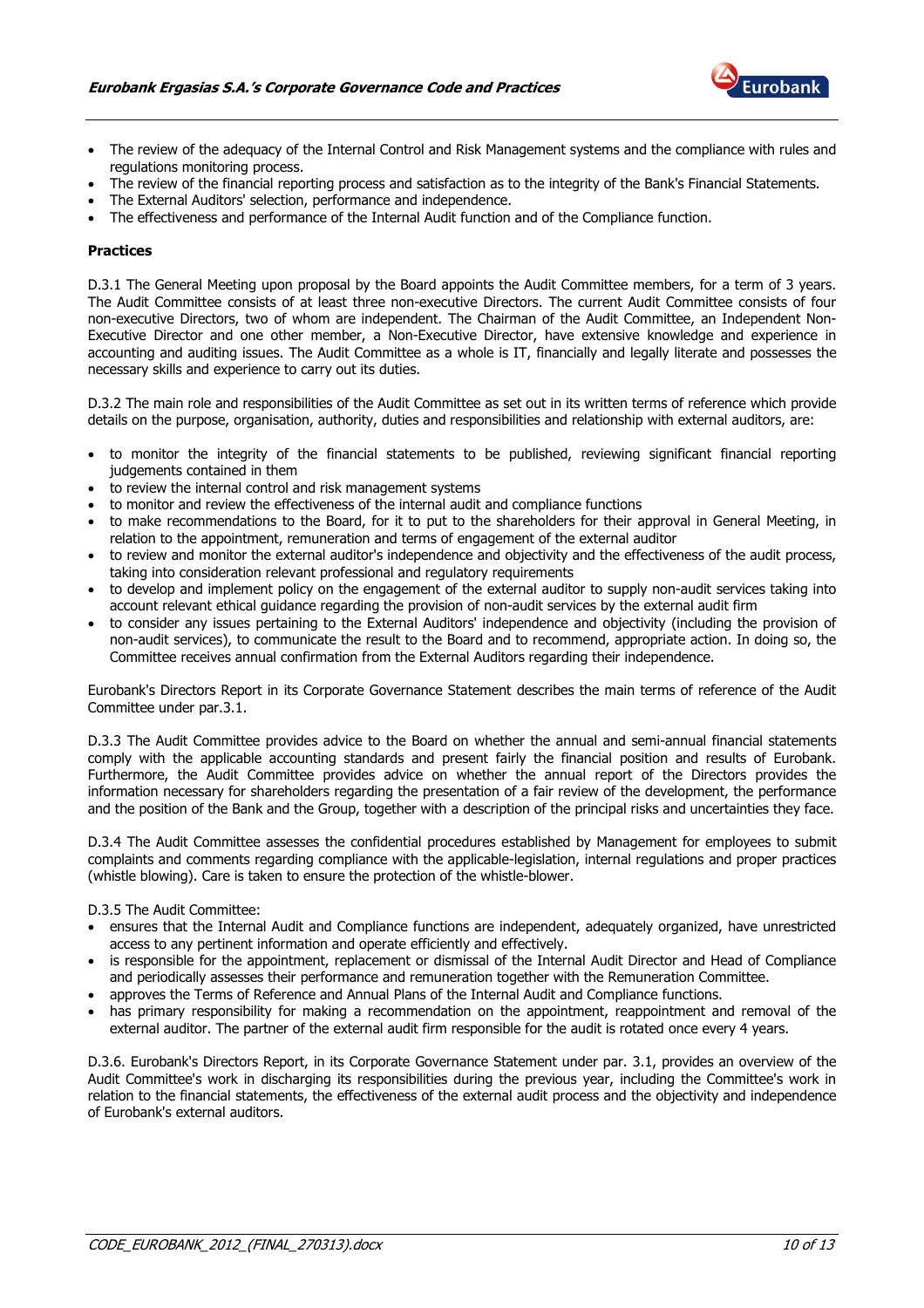

# D.4 Eurobank Risk Committee

#### Main Principle

The Eurobank Risk Committee approves strategic risk management decisions (e.g. risk appetite, balance sheet profile and risk management structure) and is in charge of monitoring the quantitative and qualitative aspects of all market, credit, liquidity and operational risks.

#### Practice

D.4.1 The main duties and responsibilities of the Eurobank Risk Committee indicatively are to:

- Review on a regular basis the adequacy of risk policies and procedures in order to identify, assess, monitor and control significant risks
- Monitor changes in the control environment
- Review systematically credit, market, liquidity and operational risks and assess in line with approved risk appetite
- Sponsor any significant risk related projects
- Ensure that risk related decisions, taken by the relevant authorities, are communicated on a timely basis
- Delegate market and credit approval limits to the Bank's management committees
- Approve credit lines greater than the authorities granted to the Bank's Credit Committees and officers
- Keep the Board of Directors and the Audit Committee updated on relevant matters.

# SECTION E: Remuneration

#### E.1 The Level and Components of Remuneration

#### Main Principle

The Eurobank remuneration policy aims to align the individual Directors and employees objectives with the long-term business objectives and strategy of Eurobank and the long-term value creation for shareholders. Consequently, the operating standards and mechanisms which have been adopted ensure that the levels of rewards are directly linked to results and desired behaviours.

The Bank has established a competitive compensation framework, in order to attract, engage and retain its Directors and employees. Its basic principles are to:

- Safeguard that the compensation is sufficient to retain and attract executives with appropriate skills and experience
- Monitor that internal equity between business units is applied
- Avoid excessive risk behaviour
- Link compensation with long-term performance

The continuous monitoring of market trends and best practices creates a competitive Remuneration Policy that is transparent and promotes internal equity.

#### Practices

E.1.1 Following a proposal from the Remuneration Committee, the remuneration of all Directors is determined by the Supervisory Remuneration Committee, subject to the approval of the General Meeting of Shareholders.

According to Eurobank's Remuneration policy, at least 40% of the variable remuneration awarded is deferred over a period of no less than 3 years and no more than 5 years, in order to ensure that the risks undertaken have been assessed over a multi-year framework and to avoid short-term benefits.

 At least 50% of the variable remuneration is paid in shares or other instruments in order to ensure that performance as well as current and future risks related to the award, are assessed over several years. Any equity remuneration related scheme is approved by the General Meeting. Variable remuneration (deferred and non-deferred) is awarded or vested when the financial performance of the Bank as well as the individual and business unit performance are considered satisfactory.

When the Bank has declining or negative financial performance, the deferred remuneration can be reduced (malus). Maluses are applied after taking into consideration Bank and individual performances and assessing the impact of imprudent risk taking. Additionally, the Bank can revoke any vested part of the deferred remuneration (clawback). Since 2009, when the Bank first received State Aid, executive directors do not receive variable remuneration.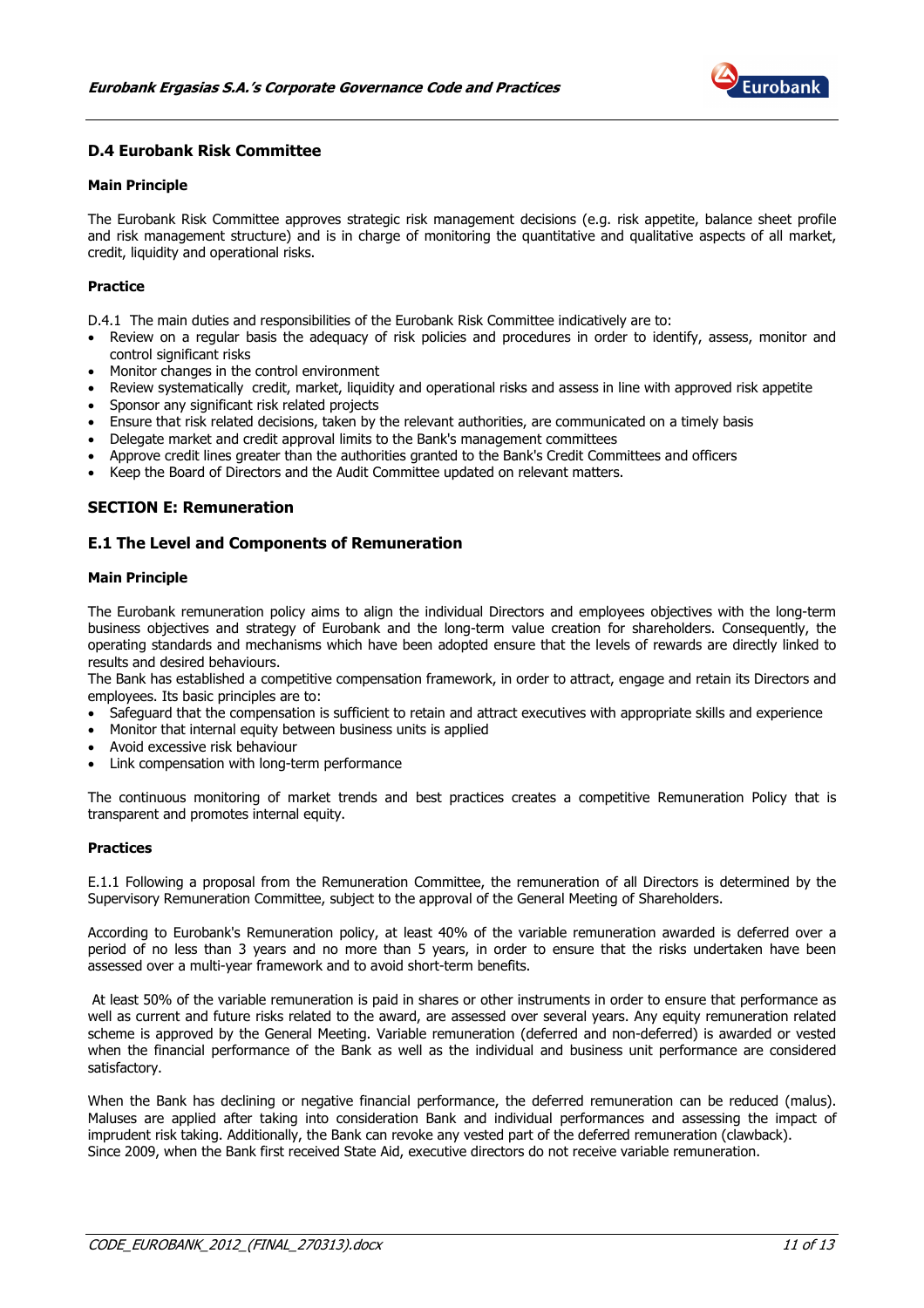

E.1.2 The remuneration of the non-executive Directors is fixed and linked to their responsibility, the time dedicated to performing the duties assigned, and is not determined by the individual financial performance of the business area they monitor.

E.1.3 Under Greek Company Law, the appointment of a Director may be revoked at any time without notice by the General Meeting.

# E.2 Procedure

#### Main Principle

The Remuneration policy is approved by the Supervisory Remuneration Committee following the recommendations from the Remuneration Committee.

The Remuneration policy is subject to annual internal audit review from the Internal Audit Unit.

#### **Practices**

E.2.1 The Board has delegated to the Supervisory Remuneration Committee the responsibility to approve, maintain and oversee the implementation of the remuneration policy both at Bank and Group level. The current Supervisory Remuneration Committee consists of three non-executive directors, one of whom, the Chairman, is independent (whose independence to be ratified at the next General Meeting). No individual is present when his/her own remuneration is being considered. The Committee, in carrying out its duties, is accountable to the Board.

E.2.2 The Supervisory Remuneration Committee is responsible to:

- approve Bank and Group remuneration policies
- determine the remuneration of BoD members (executive and non-executive), subject to approval from the General Assembly.
- approve the remuneration of top management personnel, as well as of the highest paid staff and ensure no conflict of interest arise for directors.
- consider and recommend to the BoD any payment or compensation commitment to be made to an executive director on termination of his/her office.
- ensure compliance of the remuneration policy and its application with current laws and regulations.
- provide, when appropriate, adequate information to the General Assembly regarding its activities, with the assistance of the Remuneration Committee.

E.2.3 The Board has delegated to the Remuneration Committee the responsibility to provide specialized and independent advice for matters relating to remuneration policy, and its implementation at Bank and Group level. The current Remuneration Committee consists of three non-executive directors, two of whom are independent. The Committee's Chairman is one of the two independent directors. The Committee meets and reaches valid decisions when all members are present and decisions are adopted by majority of votes. No individual is present when his/her own remuneration is being considered. In carrying out its duties, the Committee is accountable to the Supervisory Remuneration Committee.

E.2.4 The Remuneration Committee is responsible to:

- approve the total performance related remuneration pool of the Group and its allocation among Business Units / companies.
- inform, advise and support the Supervisory Remuneration Committee regarding the design, revision and the implementation of the remuneration policy both at Bank and Group level.
- propose to the Supervisory Remuneration Committee the remuneration of the members of the BoD, top management personnel, as well as of the highest paid staff.
- ensure compliance of the remuneration policy and its application with current laws and regulations.
- while executing its duties, take into account the long-term interests of the shareholders, promote sound and prudent management and prevent or minimize any conflicts of interest that might arise.
- directly supervise the remuneration of key management personnel of Internal Audit, Compliance and Risk Management and to approve the remuneration of other key management personnel. Specifically for the heads of Internal Audit and Compliance, the Committee will act after consulting with the Audit Committee
- provide, when appropriate, adequate information regarding its activities to the General Assembly.